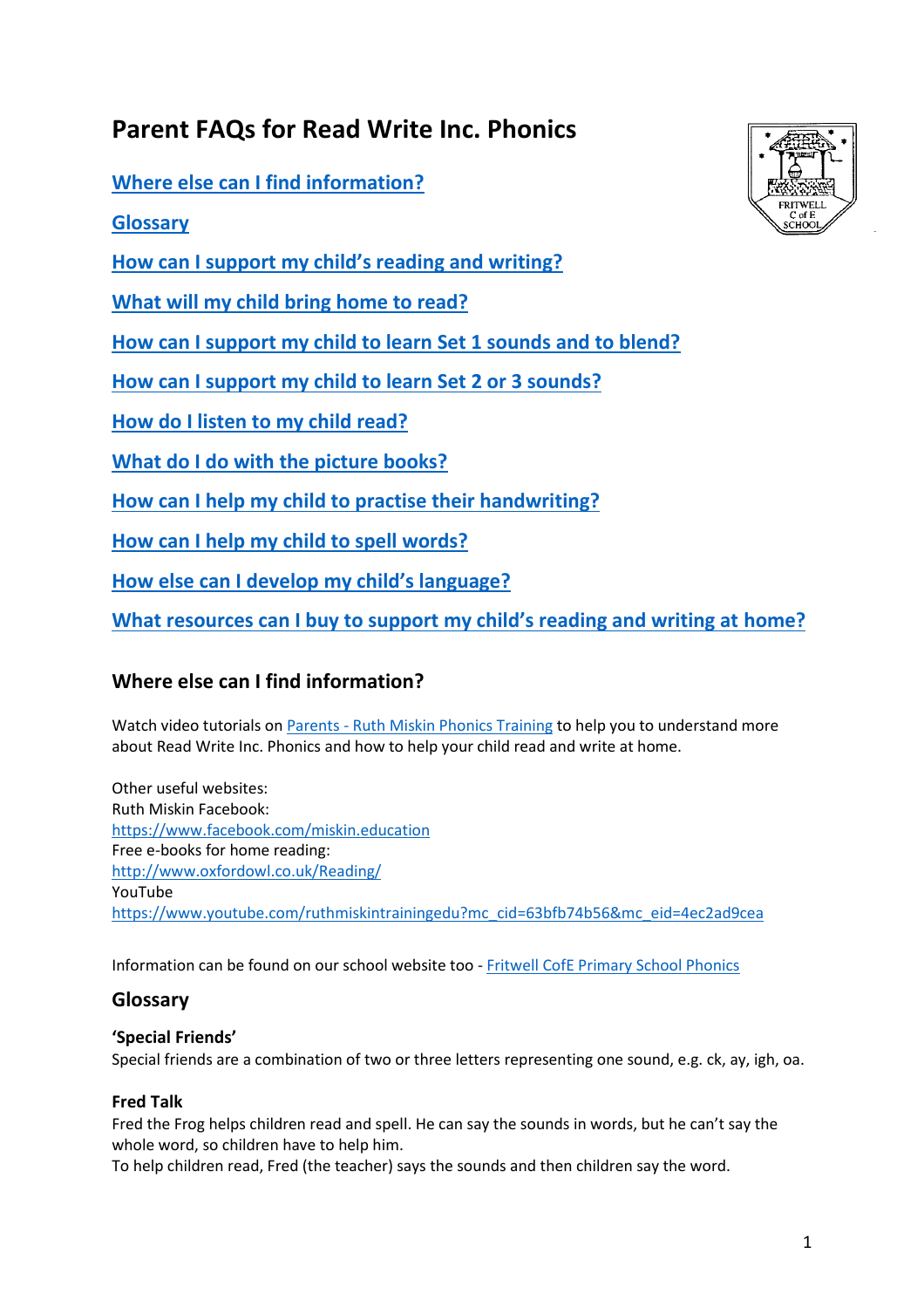For example, Fred says c-a-t, children say cat, Fred says l-igh-t, children say light. Teachers are encouraged to use Fred Talk through the day, so children learn to blend sounds. For example: Play Simon Says: Put your hands on your h-ea-d/ f-oo-t/ kn-ee. Put on your c-oa-t/ h-a-t/ s-c-ar-f. Set the table with a b-ow-l/ f-or-k/ s-p-oo-n.

### **'Fred in your head'**

Once children can sound out a word, we teach them to say the sounds silently in their heads. We show them how to do this by:

- 1. whispering the sounds and then saying the whole word;
- 2. mouthing the sounds silently and then saying the whole word;
- 3. saying the whole word straight away.

#### **Perfect pencil grip**

Children sit at a table to write. They hold up a pencil in a tripod pencil grip with the non-writing hand flat holding their paper.

#### **Speed Sounds**

The sounds made by individual and combinations of letters.

#### **Graphemes**

What sounds look like (the letters  $-$  b, d, sh, ay)

#### **Phonemes**

What the graphemes sound like.

### <span id="page-1-0"></span>**How can I support my child's reading and writing?**

Here are the top five things you can do. See the other FAQs for further detail.

- 1. Ask your child to read the Speed Sound sheet speedily 2-3 times a week.
- 2. Use Fred Talk to help your child read and spell words (model in everyday life).
- 3. Listen to your child read their *Read Write Inc.* book bag book every day.
- 4. Practise reading Green and Red Words (in the inside cover of each book bag book) speedily.
- 5. Read stories to your child every day.

### <span id="page-1-1"></span>**What will my child bring home to read?**

- Book Bag Books: matched to the Storybooks children read in school and used for extra practise. They include many of the same reading activities that we use in class and include parent guidance on the inside cover which you must read first. Please don't worry that books are too easy: children enjoy re-reading stories they know well and their speed and understanding improves with every read.
- Other books such as storybooks, picture books and non-fiction books to share: read these books with/to children or encourage them to retell the story by looking at the pictures. Children are not necessarily expected to read the whole book themselves as they may include some sounds which have not yet been explicitly taught.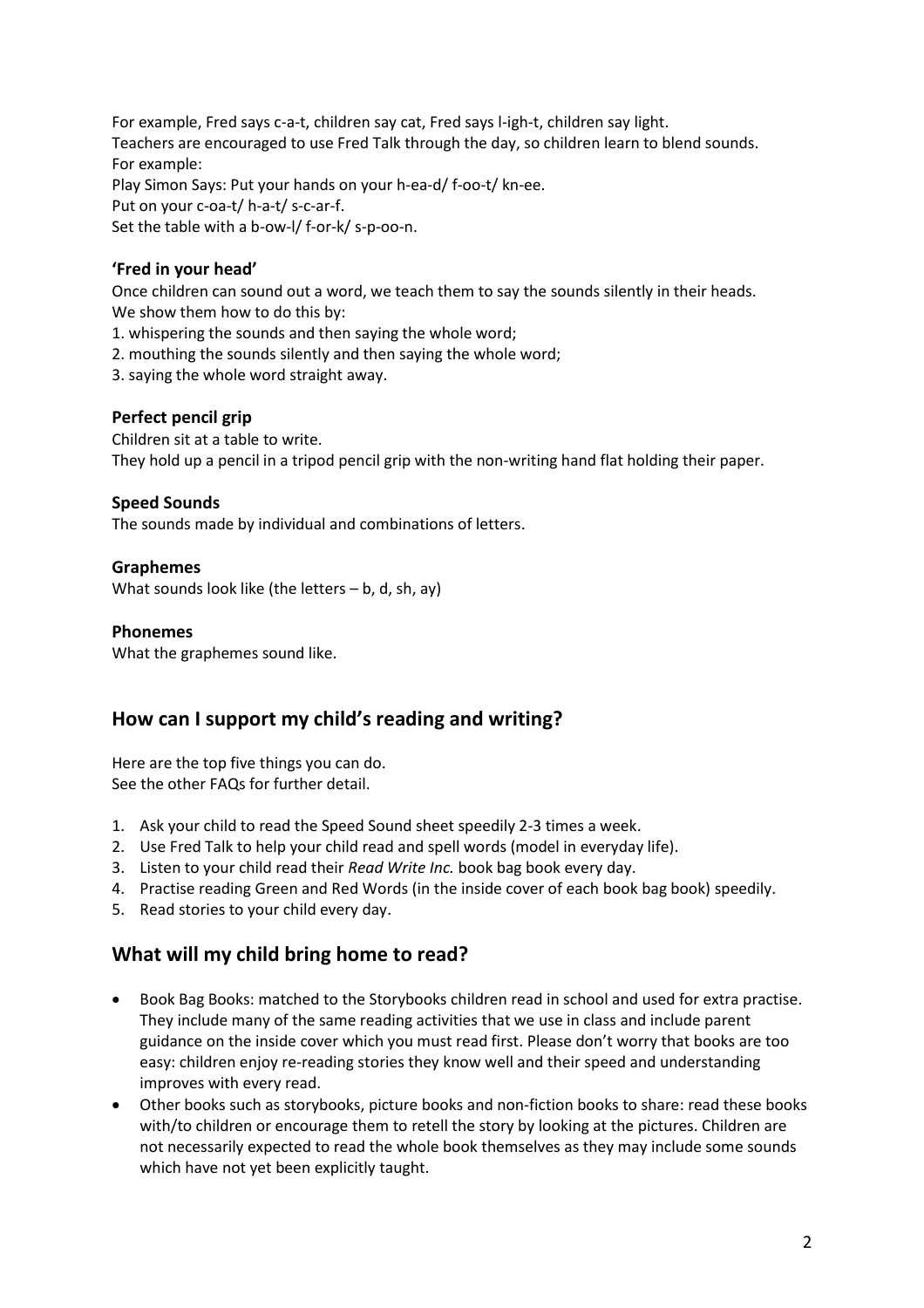- Speed Sounds sheets (sent home at the start of the year): for children to practise reading speedily. The picture may help them to remember the sound.
- Red Word sheets (sent home as appropriate to their reading level): challenge your child to read the Red Words speedily across the rows and down the columns. Set a timer – can they beat yesterday's time?

### <span id="page-2-0"></span>**How can I support my child to learn Set 1 sounds and to blend?**

- Use pure sounds, not letter names. Watch the 'how to say the sounds' parent film o[n Parents -](https://www.ruthmiskin.com/en/parents-copy-2/) [Ruth Miskin Phonics Training](https://www.ruthmiskin.com/en/parents-copy-2/) (choose the correct video from the dropdown menu on the left)
- Watch the 'Reading the stretchy sounds with your child', 'Reading the bouncy sounds with your child' and 'Reading the digraphs with your child' parent films on Parents - [Ruth Miskin Phonics](https://www.ruthmiskin.com/en/parents-copy-2/)  [Training](https://www.ruthmiskin.com/en/parents-copy-2/) (choose the correct video from the dropdown menu on the left) to see how to teach Set 1 sounds.
- Practise reading known Set 1 Speed Sounds sheet speedily.

We teach children to read and spell using Fred. He is a toy frog who can say the sounds in words, but not the whole word. Children have to help him.

To help children learn to blend, we say the sounds as Fred and then children repeat the sounds and say the whole word.

Here are two ways you can use Fred Talk at home:

- 1. play Fred Games together see Fred Games document on [fred games](https://view.officeapps.live.com/op/view.aspx?src=https%3A%2F%2Fwww.ruthmiskin.com%2Fmedia%2Fuploads%2Fdownloads%2Ffred_games.docx&wdOrigin=BROWSELINK)
- 2. speak like Fred throughout the day e.g. time for l-u-n-ch! Let's p-l-ay!
- Watch the 'Sound-blending' parent film on Parents [Ruth Miskin Phonics Training](https://www.ruthmiskin.com/en/parents-copy-2/) (choose the correct video from the dropdown menu on the left)

# <span id="page-2-1"></span>**How can I support my child to learn Set 2 or 3 sounds?**

- Watch the 'reading the set 3 sounds and words with your child' film on Parents Ruth Miskin [Phonics Training](https://www.ruthmiskin.com/en/parents-copy-2/) (choose the correct video from the dropdown menu on the left).
- Help your child practise reading known Speed Sounds sheet speedily.

# <span id="page-2-2"></span>**How do I listen to my child read?**

Your child has a book bag book matched to the sounds and words they know – a decodable book – so they should be able to read all the words.

Please avoid saying, "This book is too easy for you!" but instead say "I love how well you can read this book!"

### **'Special Friends', 'Fred Talk', read the word**

Remind your child to read words using 'Special Friends, Fred Talk, read the word' (see glossary). For example *'*ship'*:* spot the 'sh', then Fred Talk and blend to read the word e.g. sh, sh-i-p, ship.

### **Red Words**

Red Words are also known as common exception or tricky words. They occur in stories regularly (said, what, where) but have unusual letter combinations ('ai' in the word 'said' makes the sound  $(e')$ .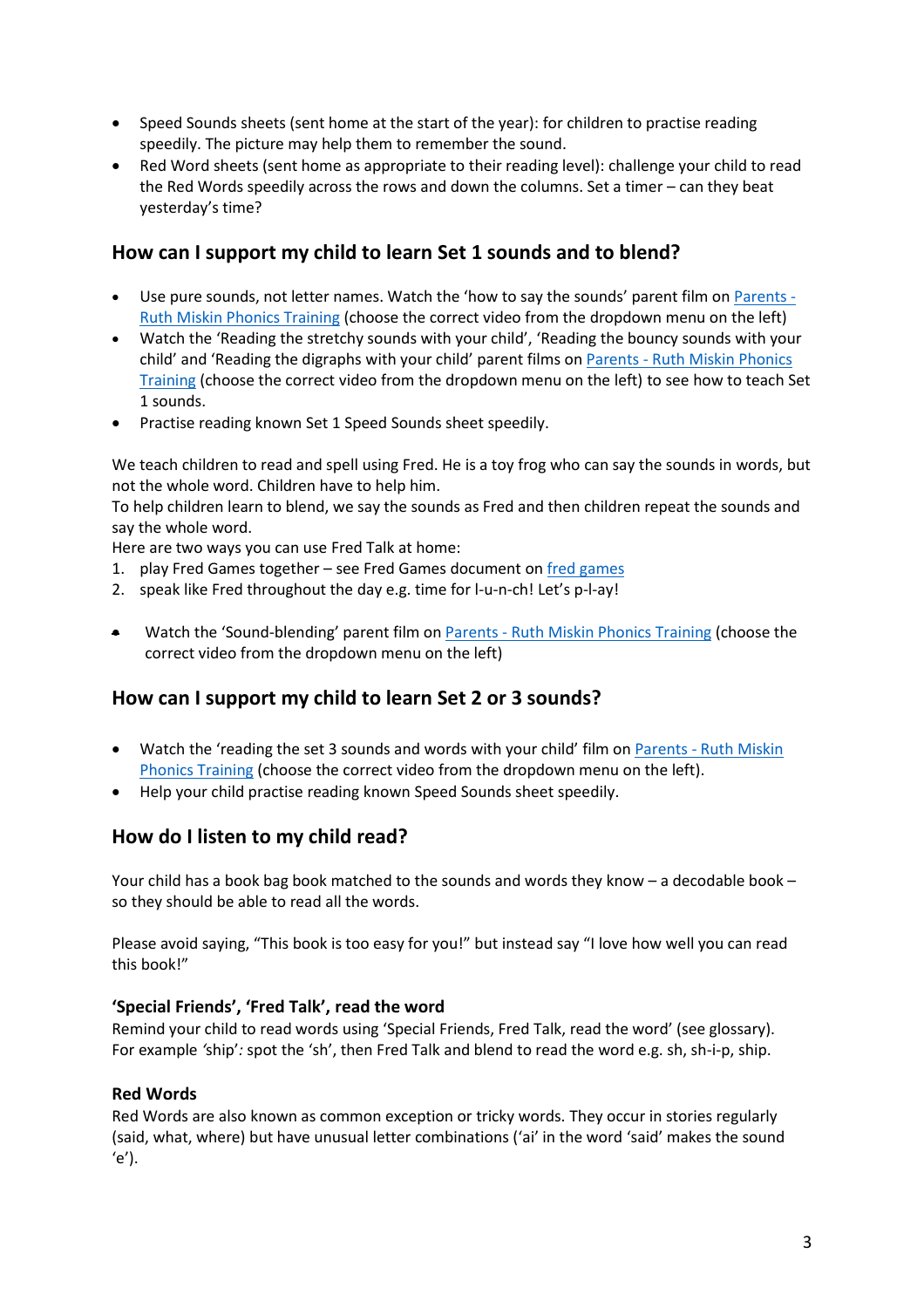Remind your child not to use Fred Talk to read Red Words but instead to 'stop and think'. Tell them the word if you need to.

Before reading their book bag book, get your child to practise reading the red words listed on the inside cover.

#### **Read the same book again and again**

Children love reading the same book again and again. Their reading becomes speedier, they understand what they are reading and they read with more expression.

- Encourage your child to read words using 'Fred in your head' (see glossary).
- Show your child how to read the story in a storyteller voice (with expression).
- Share your enjoyment of the story when they read it again and again.

### <span id="page-3-0"></span>**What do I do with picture books?**

One of the most important things you can do as a parent at home is read *to* your child. Loving stories is important because children who love stories want to read stories for themselves. Children who read a lot become better readers.

Here are some top tips for storytime:

- 1. make it a treat introduce each new book with excitement
- 2. make it a special quiet time cuddle up!
- 3. show curiosity in what you're going to read
- 4. read the story once without stopping so they can enjoy the whole story. If you think your child might not understand something say something like 'Oh I think what's happening here is that..."
- 5. chat about the story e.g. I wonder why he did that? Oh no, I hope she's not going to…
- 6. avoid asking questions to check what they remember
- 7. link to other stories and experiences you have shared e.g. this reminds me of…
- 8. read favourite stories over and over again encourage your child to join with the bits they know. Avoid saying 'not that story again!'
- 9. use different voices be enthusiastic!
- 10. love the book read with enjoyment.

### <span id="page-3-1"></span>**How can I help my child to practise their handwriting?**

Remind your child:

- to hold their pencil in 'perfect pencil grip' (see glossary)
- say the handwriting phrase to help them form the letter correctly see Handwriting Phrases on [handwriting phrases](https://www.ruthmiskin.com/media/uploads/downloads/handwriting_phrases_v2.pdf)

Challenge your child to see how many sounds they can write in a minute.

Say the sound and children write e.g. 'write m', 'write s', 'write w'.

### <span id="page-3-2"></span>**How can I help my child to spell words?**

- Encourage your child to use Fred Fingers to spell words.
- Ask your child to say the sounds in the word as they pinch the sounds onto their fingers.
- Ask your child to then write the letters if they get stuck, say the sounds again.
- <span id="page-3-3"></span>• Praise your child for spelling using the sounds they know, even if their handwriting is not perfect.